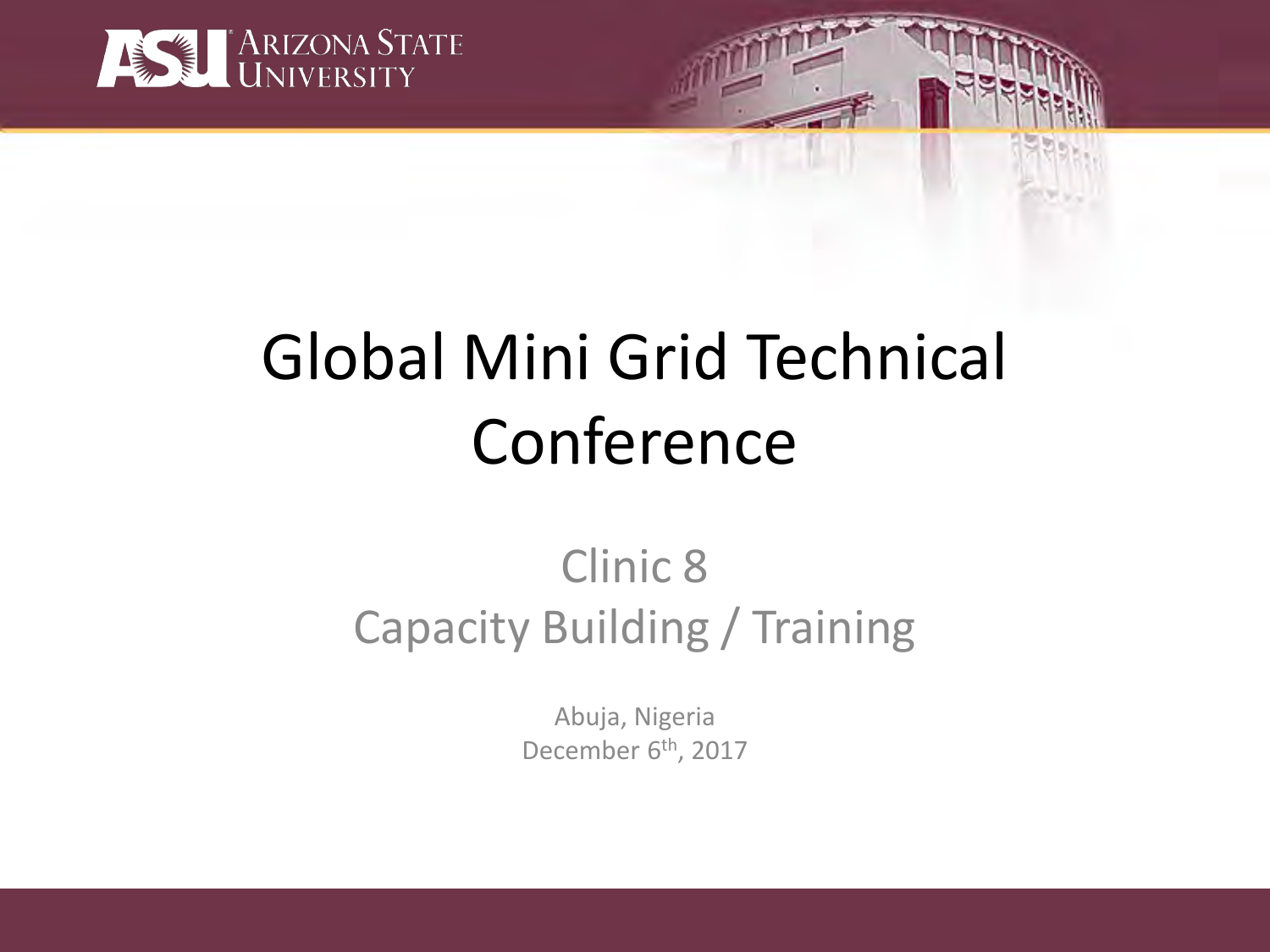

### Power Generation in sub-Saharan Africa



*"Mini Grids will be the key to accelerating access to modern energy services in Sub-Saharan Africa."*

*Source: Accelerating Mini-Grid Deployment in Sub-Saharan Africa, 2017, World Resources Institute*

*Global Microgrid Capacity Is expected to grow from 1.4 GW in 2015 to 7.6 GW in 2024*

*Source: Market Data: Microgrids, 2016, Navigant Research*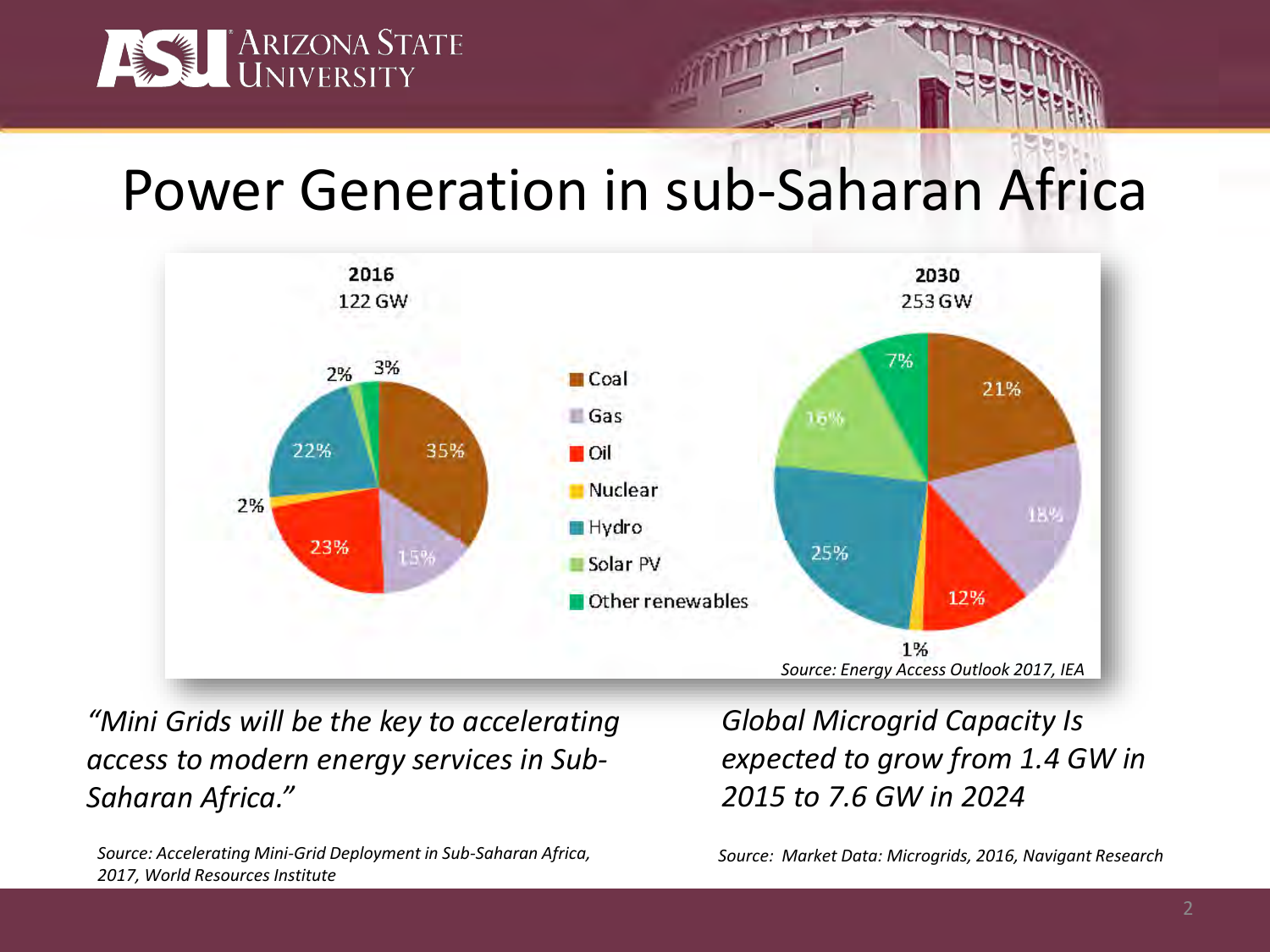

## Barriers to Mini-grid Energy Investments

- $\triangleright$  Inadequate or insufficient policies, legal and regulatory frameworks
- $\triangleright$  Lack of professionals and technicians skilled in renewable energy technologies
- $\triangleright$  Lack of or limited resources and/or infrastructure for the training and capacity building of individuals and institutions
- $\triangleright$  Lack or Inadequate RE courses and curricula in the education systems
- $\triangleright$  Heavy reliance on external expertise
- $\triangleright$  Inadequate skills, data, tools for RE planning
- $\triangleright$  Limited local capacity in developing large RE systems (geothermal, solar farms, wind farms, and other mini-grids)
- $\triangleright$  Lack of awareness and confidence among government, private sector and consumers on potential, standards and technology choices
- $\triangleright$  Graduates do not posses the skills needed within the labor market

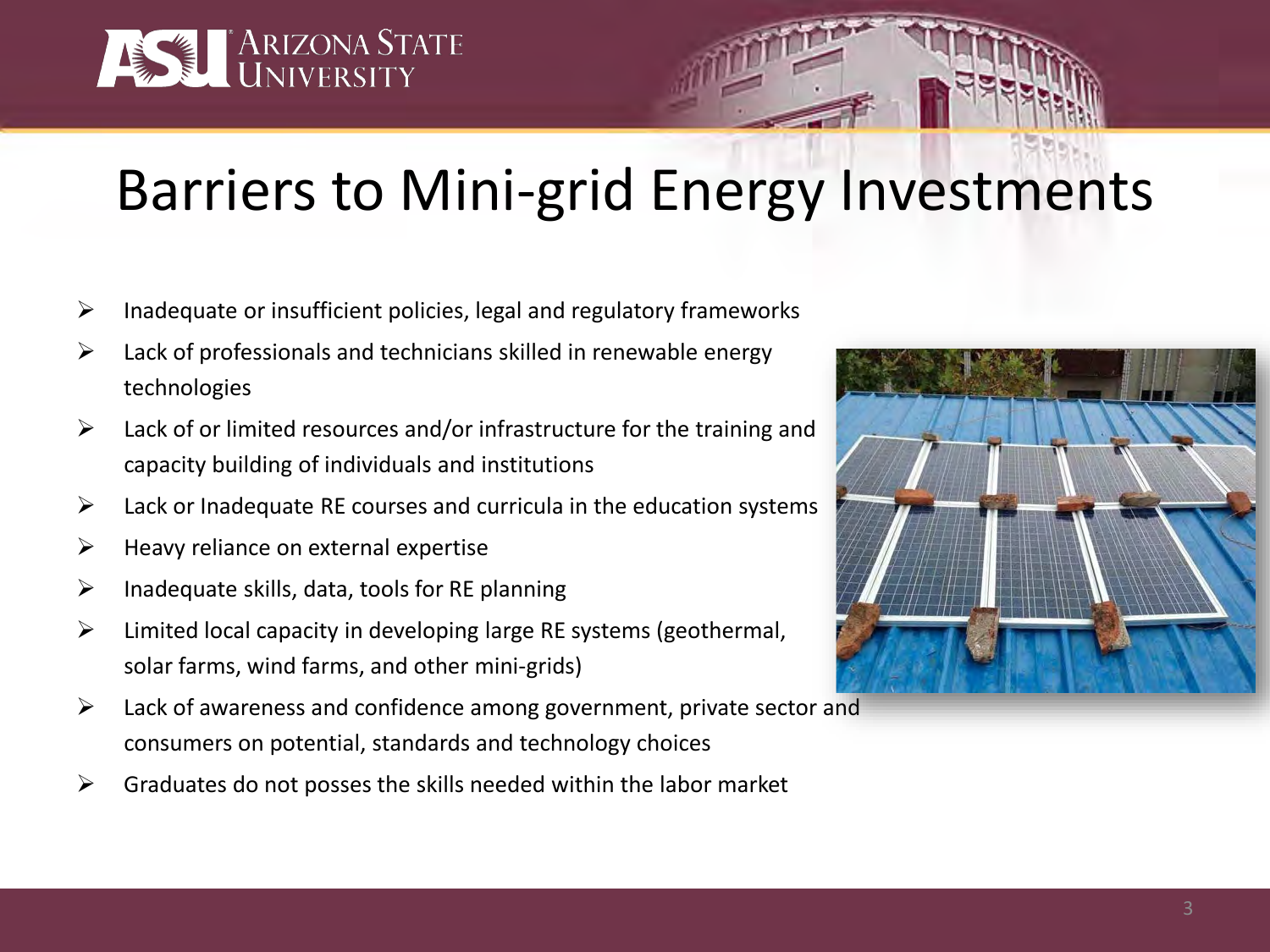

# Holistic Capacity Building Framework

- $\triangleright$  The transition to sustainable energy systems of the future needs concerted efforts in capacity building
- $\triangleright$  Capacity Building is a long-term, continuing and holistic process, and depends on ongoing participation and interaction between all the involved stakeholders

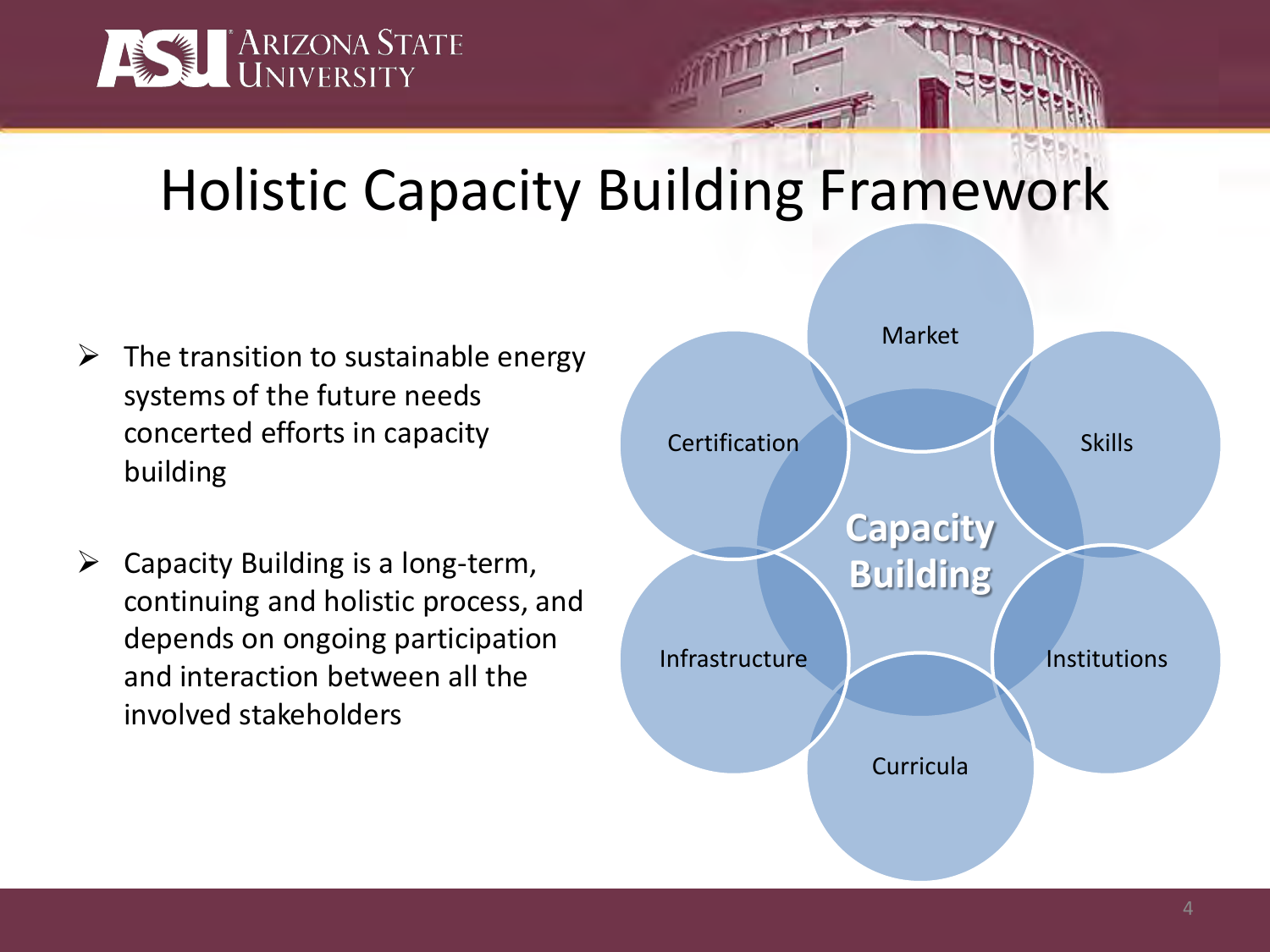

### What the Market is looking for?

- **Objective**: "Workforce ready" pipeline of graduates for employment market
- **Challenge:** Institutional certificate, diploma and degree programs slow in adapting skills requirements from market

**Examples:** 

*80% of solar companies in the U.S. reported difficulty filling open installation positions!*

- *1. Previous Experience*
- *2. Training*
- *3. Certification*



*Source: Solar Training and Hiring Insights, 2017, The Solar Foundation, DOE* 

*Clean energy employment and training potential in Nigeria (incl. RE and EE):*

#### *38.000 – 93.000 jobs p.a.*

*Source: Rapid Assessment of the Magnitude of Clean Energy Training Potential in Nigeria, 2017, NESP*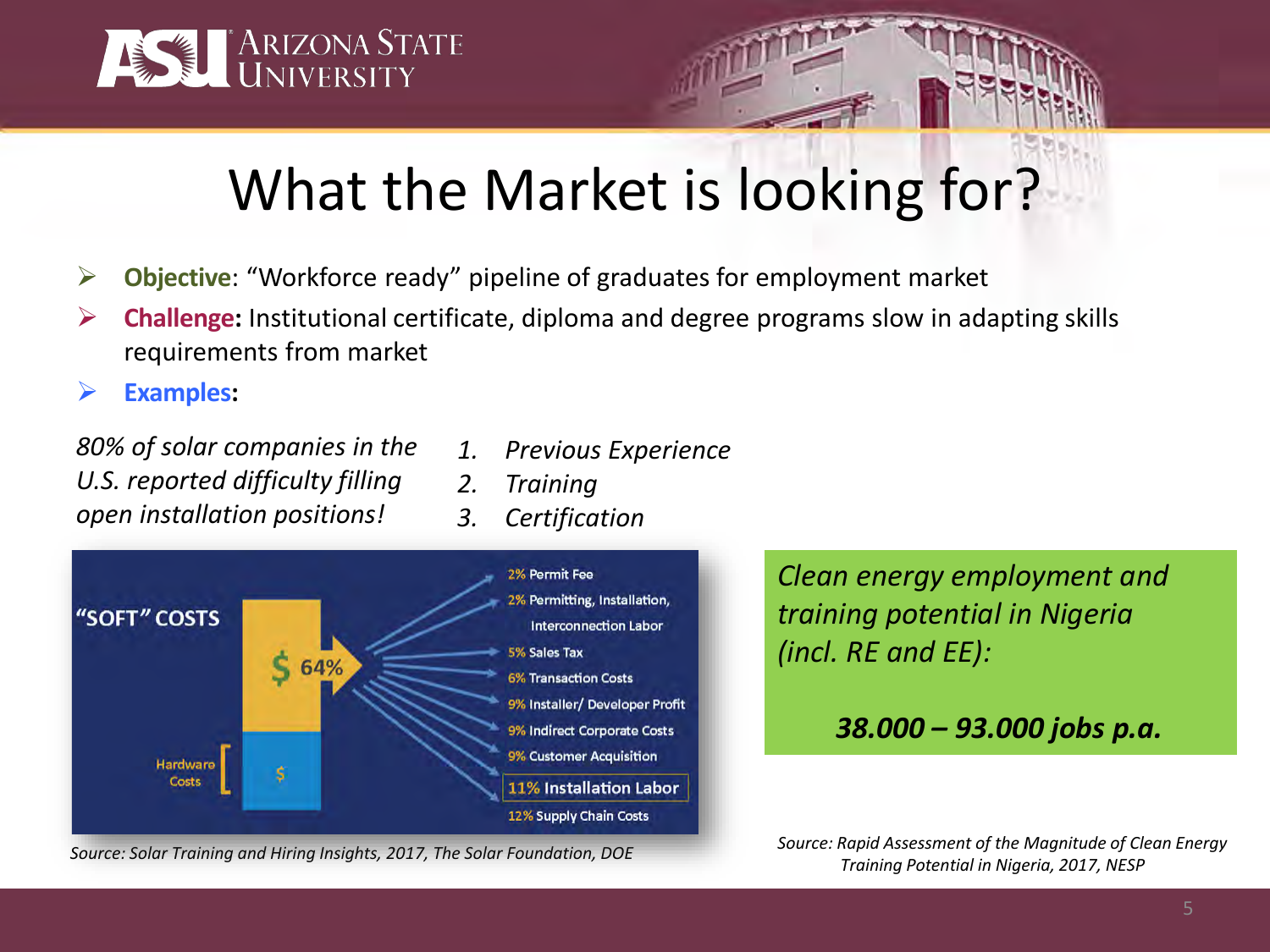

## What skills are needed for mini-grid jobs?

- **Objective**: Identify required competencies and skills for sustainable energy jobs for SE market
- **Challenge:** Availability of national and/or regional competency guidelines for SE jobs
- **Example:** *ECOWAS Certification for Sustainable Energy Skills*

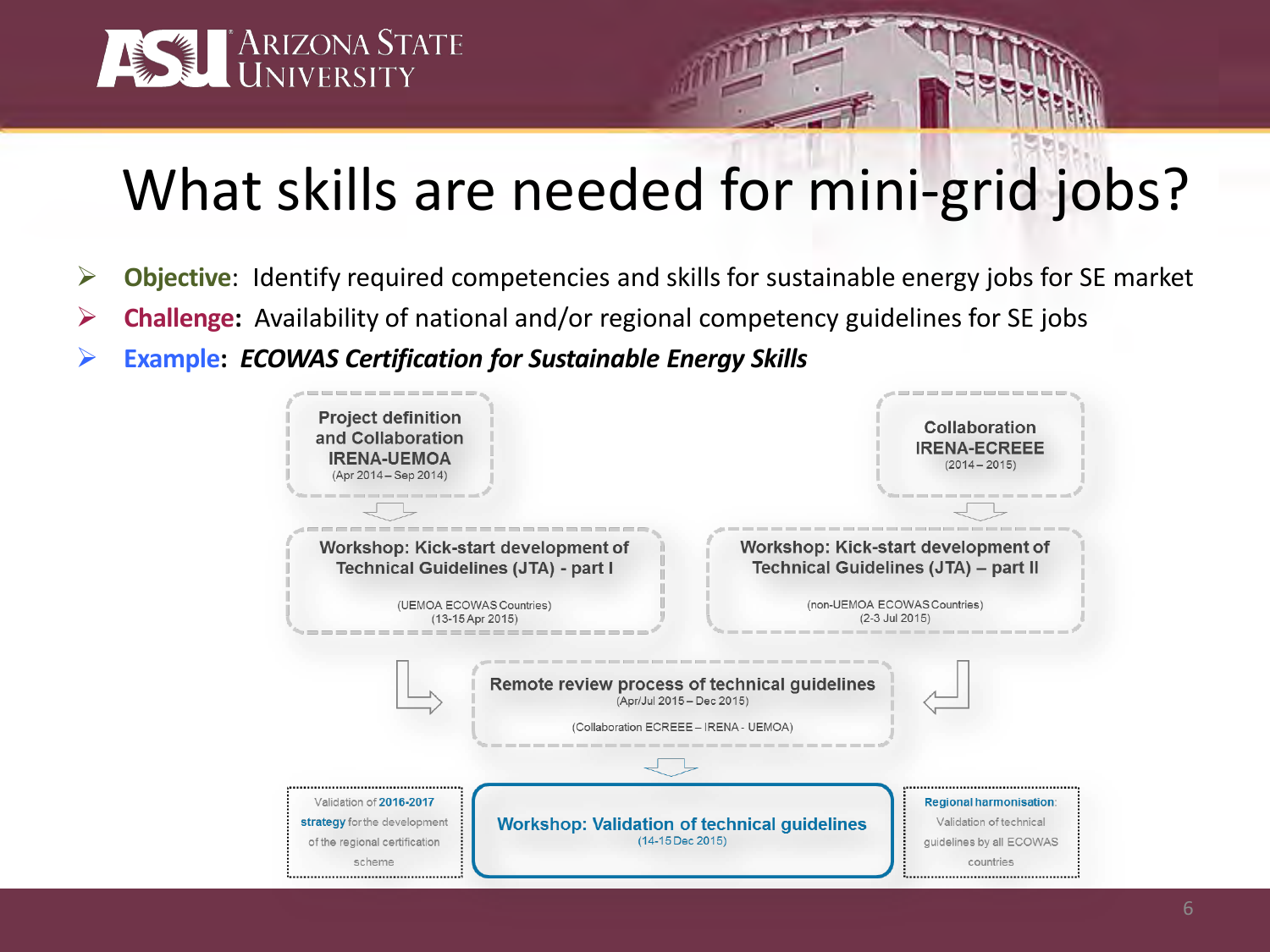

### "Tiered" Educational Approach

- **Objective**: Offer competence (skills) based educational programs to all relevant stakeholders
- **Challenge:** Coordinated, customized and sustainable training approach
- **Example:** *Vocational, Technical and Policy Training to professionals, educators and policy makers*

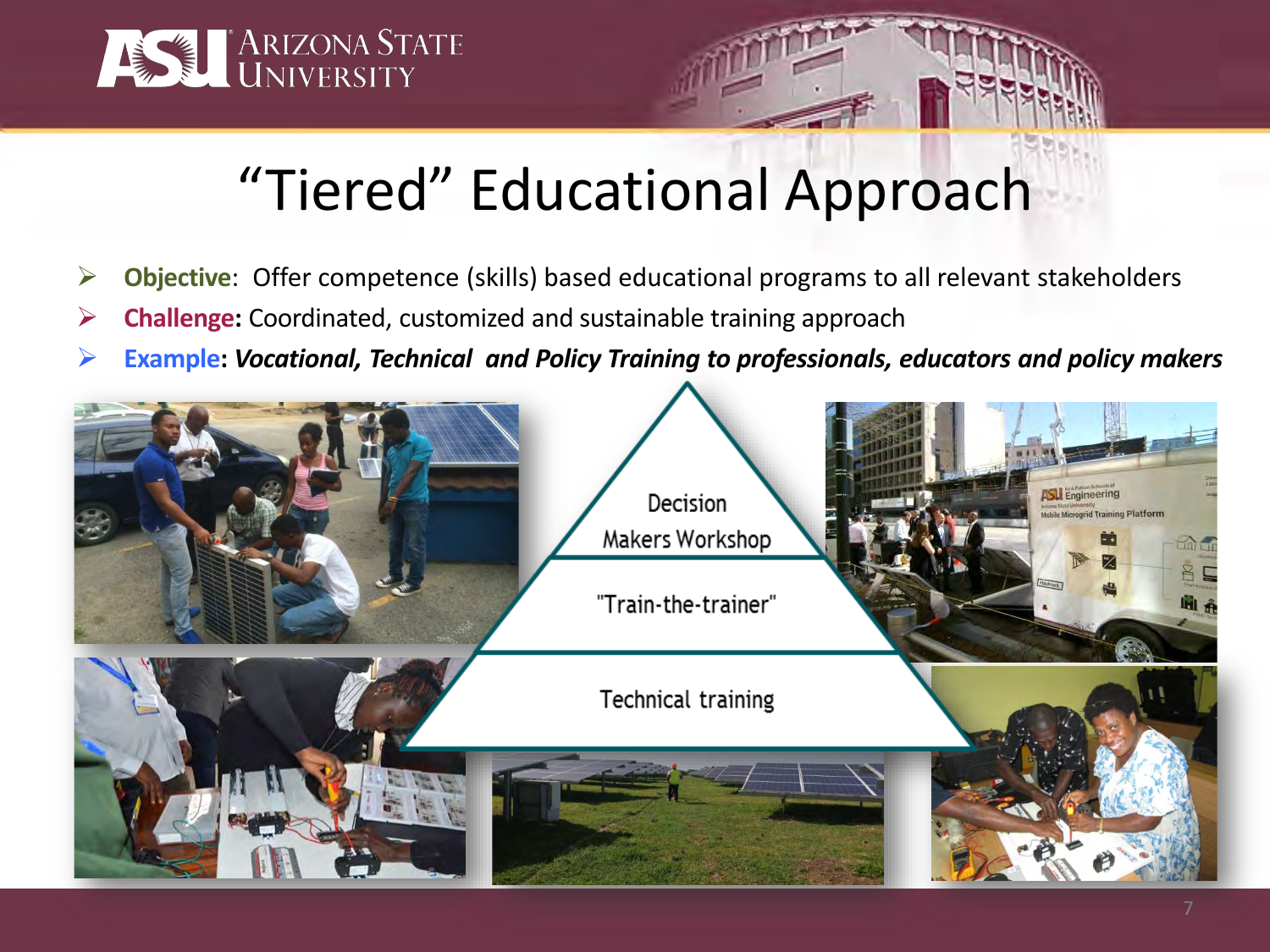

### Scaling Training Infrastructure

- **Objective**: Provide hands-on experience in design, installation, operation and testing
- **Challenge:** Mini-grid sites are decentralized and remote, trainees can't travel to city centers
- **Examples:** Portable training units for initial training and continuing education

*Solar PV Mobile Training Toolkit Mobile Microgrid Training Platform*